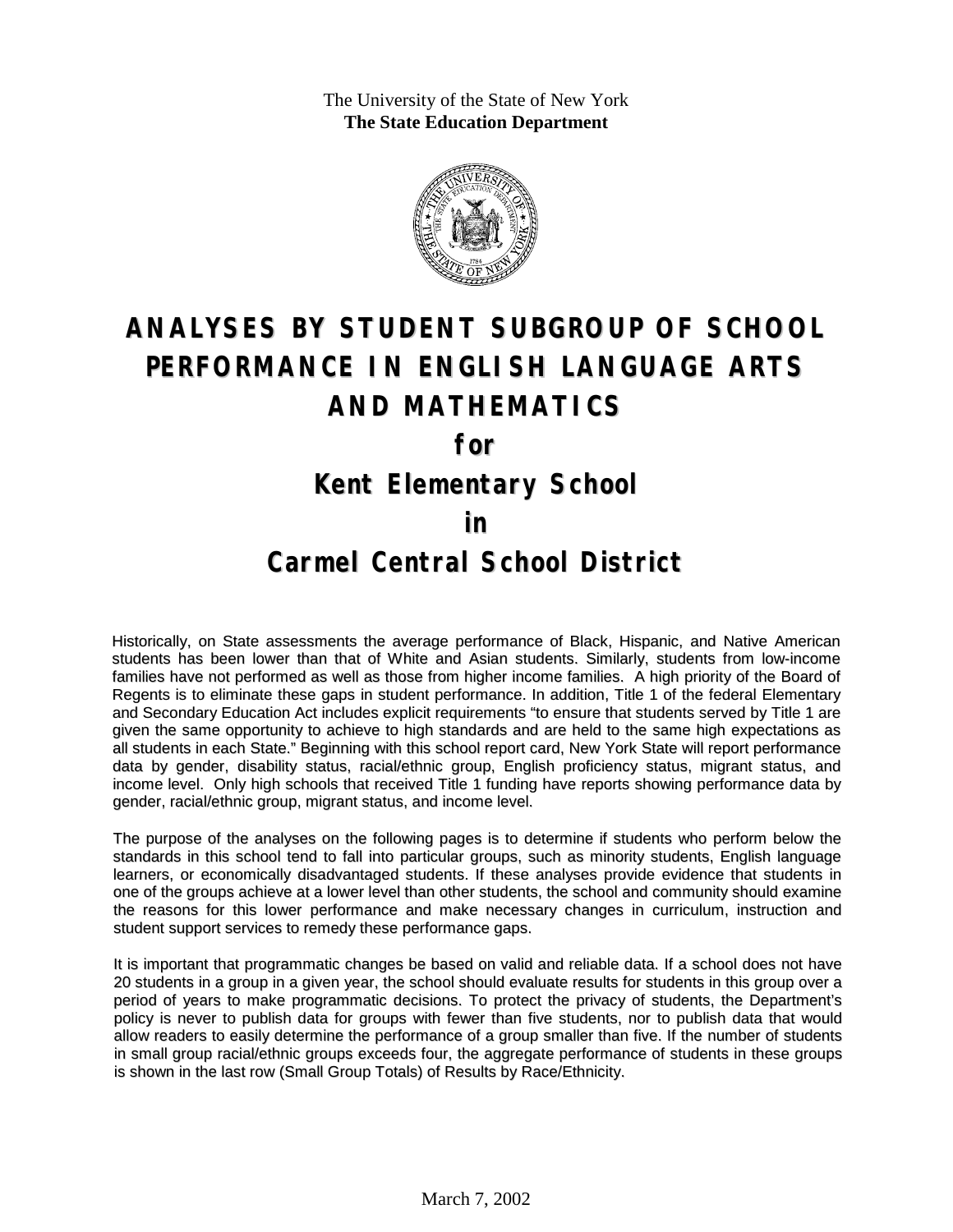## **Elementary English Language Arts**

A description of the performance levels and summary results for all general-education students and all students with disabilities can be found in the *Overview* of the New York State Report Card.

| <b>Student Subgroup</b>                  | <b>Counts of Students</b> |              |                             |                |              |                |            |              | <b>Percentages</b>           |                  |
|------------------------------------------|---------------------------|--------------|-----------------------------|----------------|--------------|----------------|------------|--------------|------------------------------|------------------|
|                                          | <b>Not Tested</b>         |              |                             | <b>Tested</b>  |              |                |            |              | of Tested<br><b>Students</b> |                  |
|                                          | <b>ALT</b>                | <b>ELL</b>   | No<br>Valid<br><b>Score</b> | Level<br>1     | Level<br>2   | Level<br>3     | Level<br>4 | Total        | Level<br>$2 - 4$             | Level<br>$3 - 4$ |
| Results by Race/Ethnicity                |                           |              |                             |                |              |                |            |              |                              |                  |
| American Indian/Alaskan<br><b>Native</b> | $\mathbf 0$               | 0            | $\pmb{0}$                   | $\pmb{0}$      | 0            | 0              | 0          | 0            | 0%                           | 0%               |
| <b>Black</b>                             | 0                         | 0            | 0                           | 0              | 2            | $\mathbf{1}$   | 2          | 5            | 100%                         | 60%              |
| Hispanic                                 | $\mathbf{1}$              | $\mathbf{1}$ | $\pmb{0}$                   | $\mathbf{1}$   | 1            | 8              | 6          | 16           | 94%                          | 88%              |
| Asian or Pacific Islander                | 0                         | 0            | 0                           | 0              | 0            | 0              | 0          | 0            | 0%                           | 0%               |
| White                                    | $\overline{4}$            | 0            | 5                           | 3              | 30           | 121            | 69         | 223          | 99%                          | 85%              |
| Total                                    | 5                         | $\mathbf{1}$ | $\mathbf 5$                 | 4              | 33           | 130            | 77         | 244          | 98%                          | 85%              |
| Small Group Totals (s)                   | 0                         | 0            | 0                           | 0              | 0            | 0              | 0          | 0            | 0%                           | 0%               |
| Results by Gender                        |                           |              |                             |                |              |                |            |              |                              |                  |
| Female                                   | $\mathbf{2}$              | $\mathbf{1}$ | $\overline{c}$              | 3              | 11           | 63             | 44         | 121          | 98%                          | 88%              |
| Male                                     | 3                         | 0            | 3                           | 1              | 22           | 67             | 33         | 123          | 99%                          | 81%              |
| Total                                    | 5                         | 1            | 5                           | 4              | 33           | 130            | 77         | 244          | 98%                          | 85%              |
| Results by English Proficiency Status    |                           |              |                             |                |              |                |            |              |                              |                  |
| <b>English Proficient</b>                | 5                         | 0            | $\mathbf 5$                 | s              | $\mathsf{s}$ | $\mathbf S$    | s          | 243          | $\mathbf S$                  | s                |
| <b>Limited English Proficient</b>        | $\mathbf 0$               | $\mathbf{1}$ | $\pmb{0}$                   | s              | s            | s              | s          | $\mathbf{1}$ | $\mathbf s$                  | s                |
| Total                                    | 5                         | $\mathbf{1}$ | 5                           | 4              | 33           | 130            | 77         | 244          | 98%                          | 85%              |
| Results by Income Level                  |                           |              |                             |                |              |                |            |              |                              |                  |
| Economically<br>Disadvantaged            | 2                         | 0            | $\mathbf{1}$                | 2              | 4            | $\overline{4}$ | 6          | 16           | 88%                          | 63%              |
| Not Disadvantaged                        | 3                         | 1            | $\overline{4}$              | $\overline{2}$ | 29           | 126            | 71         | 228          | 99%                          | 86%              |
| Total                                    | 5                         | $\mathbf{1}$ | 5                           | 4              | 33           | 130            | 77         | 244          | 98%                          | 85%              |
| Results by Migrant Status                |                           |              |                             |                |              |                |            |              |                              |                  |
| <b>Migrant Family</b>                    | 0                         | 0            | $\mathbf 0$                 | 0              | 0            | $\mathbf 0$    | 0          | 0            | 0%                           | 0%               |
| Not Migrant Family                       | 5                         | $\mathbf{1}$ | 5                           | 4              | 33           | 130            | 77         | 244          | 98%                          | 85%              |
| Total                                    | $\mathbf 5$               | $\mathbf 1$  | 5                           | 4              | 33           | 130            | 77         | 244          | 98%                          | 85%              |

**Note. ALT** designates severely disabled students eligible for the New York State Alternate Assessment; **ELL** designates English language learners eligible for an alternative assessment of proficiency in reading English; and **No Valid Score** designates students who did not receive a valid test score because of absence from all or part of the test or because the test was administered under nonstandard conditions.